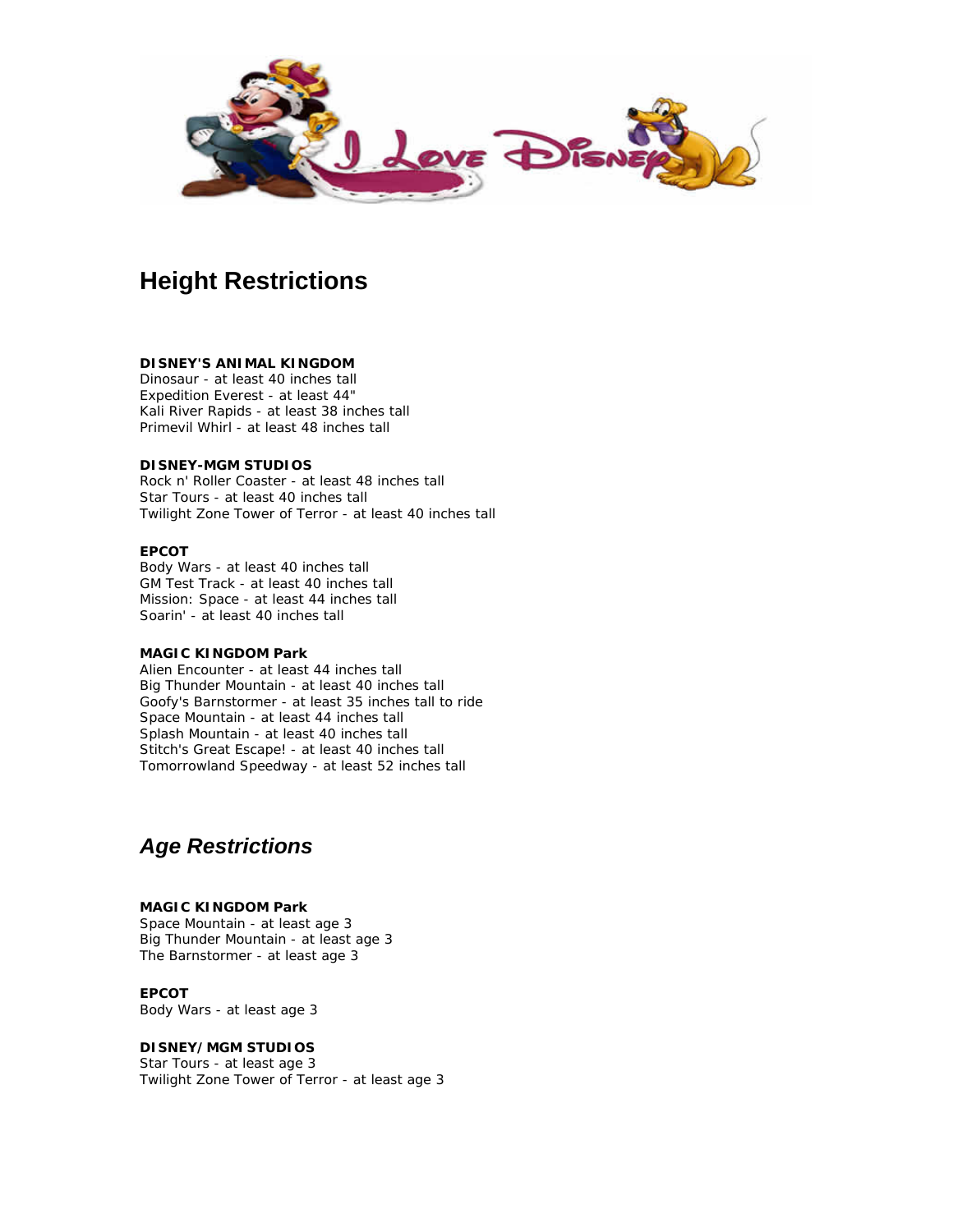## **Height Restrictions**

#### **BLIZZARD BEACH**

Slush Gusher - at least 48 inches tall Summit Plummet - at least 48 inches tall Downhill Double Dipper - at least 48 inches tall T-Bar (in Ski Patrol Training Camp) - must be under 5 ' tall to ride Tike's Peak (Children's area) - must be under 48" tall The Chair Lift - at least 32 inches tall (No infants or lap riding) Cross Country Creek - adult supervision is required Rock Climbing on Mt. Gushmore - for ages 9 and older (Additional fees required)

Expectant mothers and those with neck or back problems are strongly discouraged from experiencing any water slide attraction.

#### **TYPHOON LAGOON**

Humunga Kowabunga - at least 48 inches tall Keel Haul Falls - at least 48 inches tall Mayday Falls - at least 48 inches tall Storm Slides - at least 48 inches tall Bay Slide - must be under 5' tall to ride Castaway Creek - adult supervision is required Ketchakiddee Creek - must be under 48" tall to experience (especially for children ages 2-5 and their parents) Shark Reef - guests must be 10 years old Before/After hours Surfing- students must be at least 8 years old (Surfboards are provided)

\*\*Expectant mothers and those with neck or back problems are strongly discouraged from experiencing any water slide attraction

## *Age Restrictions*

**BLIZZARD BEACH** Chair Lift no infants may ride

#### **TYPHOON LAGOON**

Castaway Creek - Adult supervision required Shark Reef - Children under 10 years of age must be accompanied by an adult

#### **DISNEYQUEST**

Buzz Lightyear's AstroBlaster - at least 51 inches tall Cyber Space Mountain - at least 51 inches tall Mighty Ducks Pinball Slam - at least 48 inches tall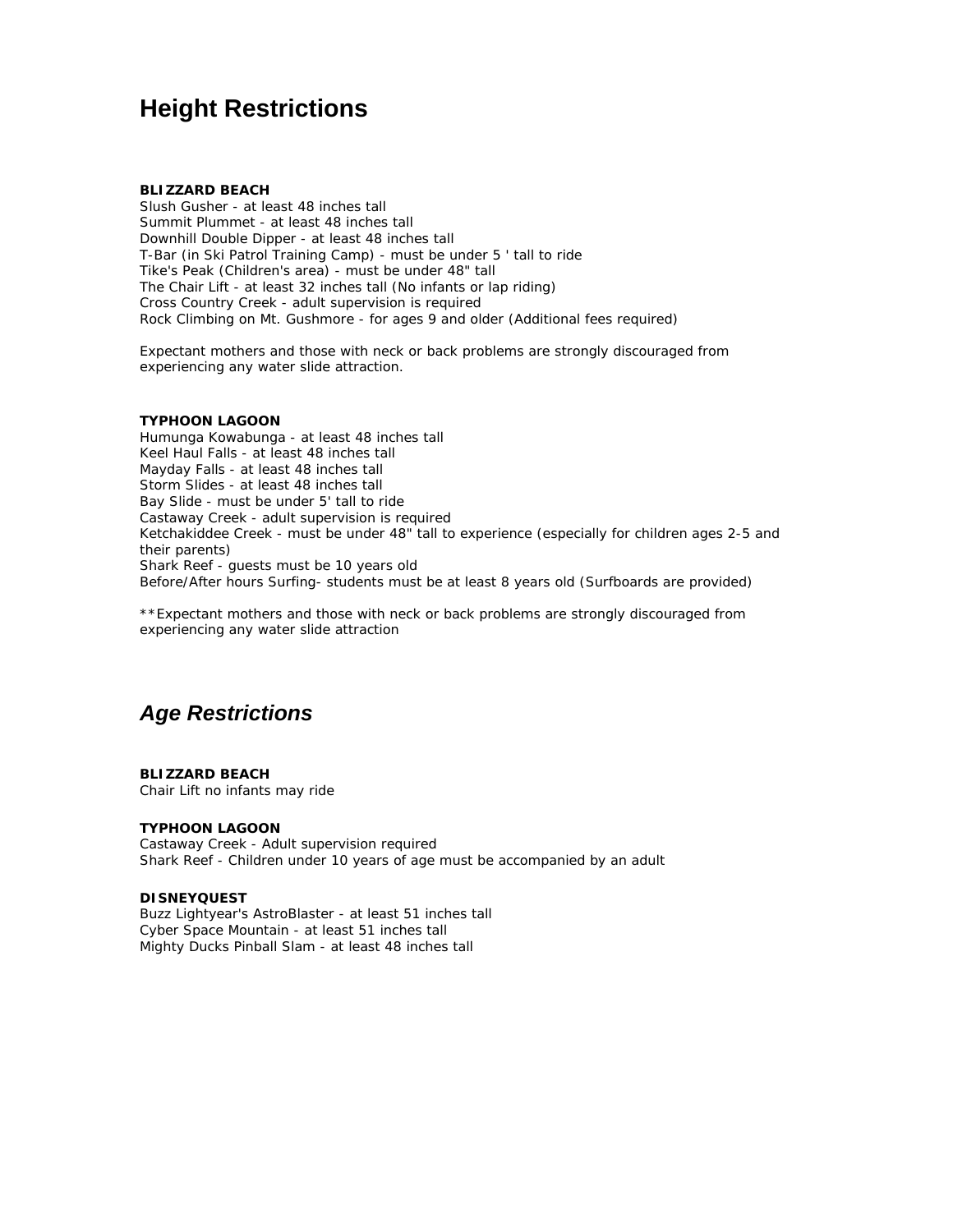# **Height Requirements**

At each attraction location, signs are posted to indicate specific height requirements and warnings for certain medical conditions. Listed below are all the attractions at both Universal Studios Florida® and Islands of Adventure that have a height requirement. If a show or attraction is not listed then this show or attractions does not have a height restriction and is open to all guests.

NOTE: Children under 48" (1.22 meters) must be accompanied by an adult at all times and on all attractions.

#### **Universal Studios Florida**

Revenge of the Mummy - Must be at least 4"

Jimmy Neutron's Nicktoon Blast - Must be at least 40" (persons under 40" can experience this attraction from an adjacent stationary location.)

MEN IN BLACK™ Alien Attack™ - Must be at least 42"

Woody Woodpecker's Nuthouse Coaster - Must be at least 36"

### **Islands of Adventure**

Jurassic Park River Adventure - Must be at least 42"

Pteranodon Flyers - Must be at least 36" (36" to 56" must be accompanied by an adult)

Dueling Dragons - Must be at least 54"

Flying Unicorn - Must be at least 36"

Dudley Do-Right's Ripsaw Falls - Must be at least 44"

Popeye & Bluto's Bilge-Rat Barges - Must be at least 42"

Incredible Hulk Coaster - Must be at least 54"

The Amazing Adventures of Spider-Man - Must be at least 40"

Doctor Doom's Fearfall - Must be at least 52"

The High in the Sky Seuss Trolley Train Ride!™ - Must be 34". (Children 34"to 48"must be accompanied by an adult.)